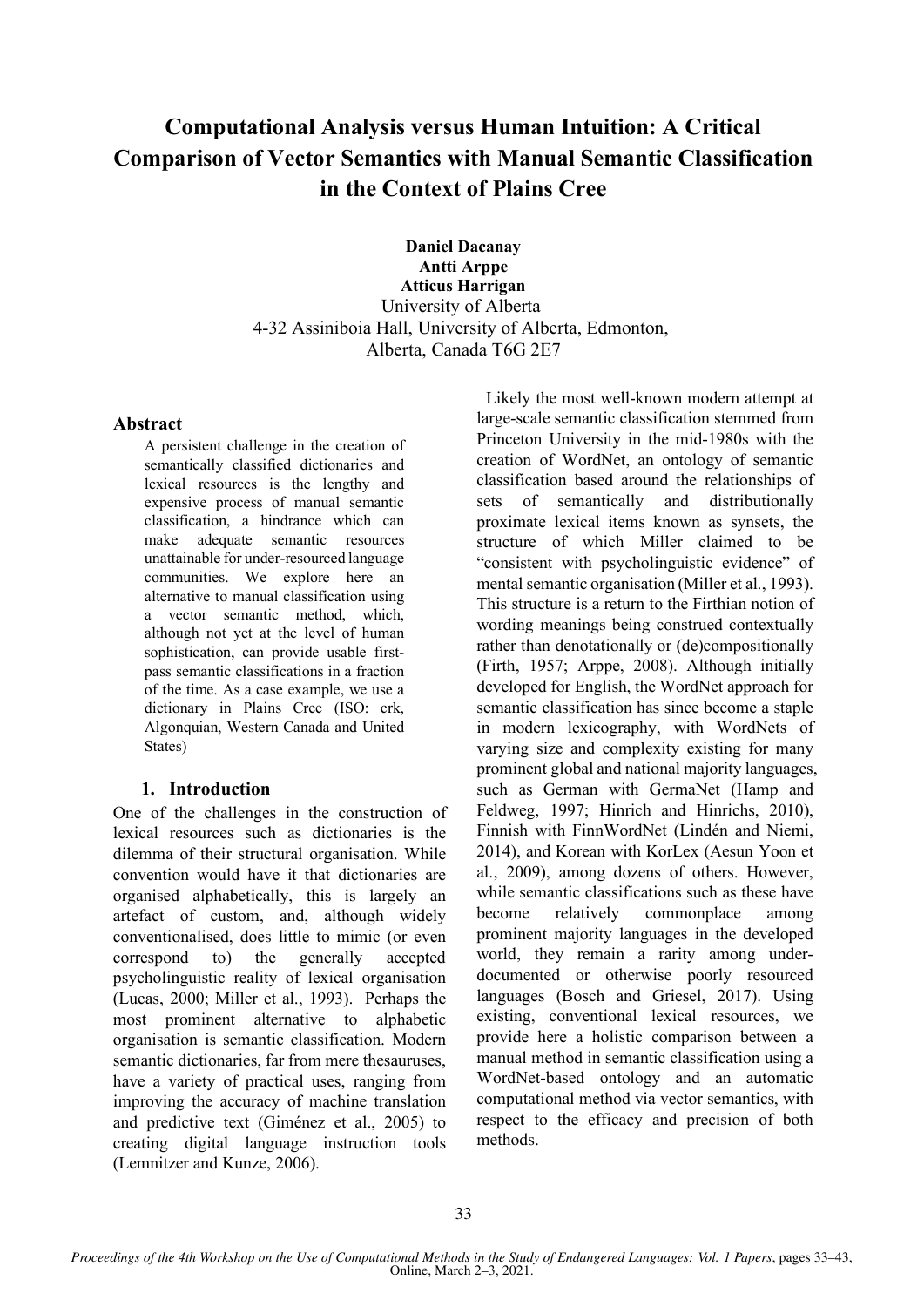### **2. Plains Cree**

Plains Cree (*nêhiyawêwin*) is an Indigenous language of the Algonquian family, spoken throughout Alberta, Saskatchewan, and parts of northern Montana. Although exact population figures for Plains Cree are difficult to ascertain, the 2016 Census of Population recorded 33 975 native speakers of 'Cree-Montagnais languages' in Alberta and Saskatchewan (Statistics Canada, 2016). This speaker-base, though largely elderly, makes Plains Cree one of the most widely-spoken Indigenous languages in Canada, both in terms of population and geographic reach, a fact which has no doubt contributed to its comparatively comprehensive documentation both in the context of historical missionary observations (LaCombe, 1874) and contemporary academia (Schmirler et al. 2018; Arppe et al., 2019), with at least four major contemporary dictionary resources, comprehensive descriptions and computational models of morphology and syntax (Arppe et al., 2016), and text corpora in the hundred thousands of words (Arppe et al., 2020). Despite recent efforts at revitalisation, such as Cree language schooling, digital resources for Plains Cree, though existent (Arppe et al., 2018) remain scarce.

 As an Algonquian language, Plains Cree is highly polysynthetic, with much of its morphological complexity manifesting in verbal morphology, with verbal prefixes largely supplanting adjectives and adverbs as distinct lexical classes (Wolfart, 1973). As with many American Indigenous languages, verbs make up the largest single portion of the lexicon, constituting as much as 79% of word types in existing corpora (Harrigan et al., 2017). There are substantial differences in the general lexicalisation patterns of Plains Cree and English (see section 5)

#### **3. Fundamentals of WordNet**

WordNet largely operates on the "central organizing principle" (Miller et al., 1993) of hypernymy and hyponymy with respect to sets of (near-)synonymous words known as *synsets*. Synsets are defined as being groups of words with closely related, distributionally similar meanings, for which, in any given context *C*, "the

substitution of one for the other in *C* does not alter the truth value" (Miller, 1993), while the relationships of hypernymy and hyponymy are defined in WordNet as situations wherein, if *x* is defined as a hyponym of *y*, speakers would consider *x* to be a kind of *y*, with *x* inheriting all basic characteristics of *y* while adding at least one other distinguishing feature both from *y* and from other hyponymic synsets of *y* (Miller et al., 1993). While other supplemental lexical relationships exist, they are largely secondary in the fundamental structure of WordNet, and a skeletal, core WordNet of any given language could retain the basic structure of a full WordNet using only these three relationships.

 The use of such a simplification of WordNet's semantic relations significantly reduces the amount of time necessary to semantically classify each word, as only a direct correspondence to the relevant WordNet synset would be necessary for a lexical item in the target language to be considered classified, with first-pass hypernymy and hyponymy relationships constructed indirectly by populating synsets. Using this method, manual classification of dictionary items can provide a basic semantic ontology of the target language at a rate of 400-500 word types daily per annotator, compared with a rate of  $\sim$ 1000 synsets per year reported by Bosch and Griesel during their creation of full WordNets for low-resource South African Bantu languages (Bosch and Griesel, 2017). This skeletal form of WordNet also provides the benefit of requiring substantially less linguistic background knowledge to effectively use, reducing the need for lengthy annotator training sessions. Although the end product will inevitably be one of reduced semantic richness, and despite the fact that this method erroneously assumes the basic semantic hierarchies of English to be identical to those of the target language, these simplifications bolster the pragmatic feasibility of performing semantic classification at all in situations where resources for linguistic analysis are scarce.

 It is perhaps prudent to note that there already exists a semantic ontology specifically designed for the classification of Algonquian languages, created by Prof. Marie-Odile Junker and Linda Visitor for the Eastern James Bay Cree Thematic Dictionary in 2013. Unlike WordNet, this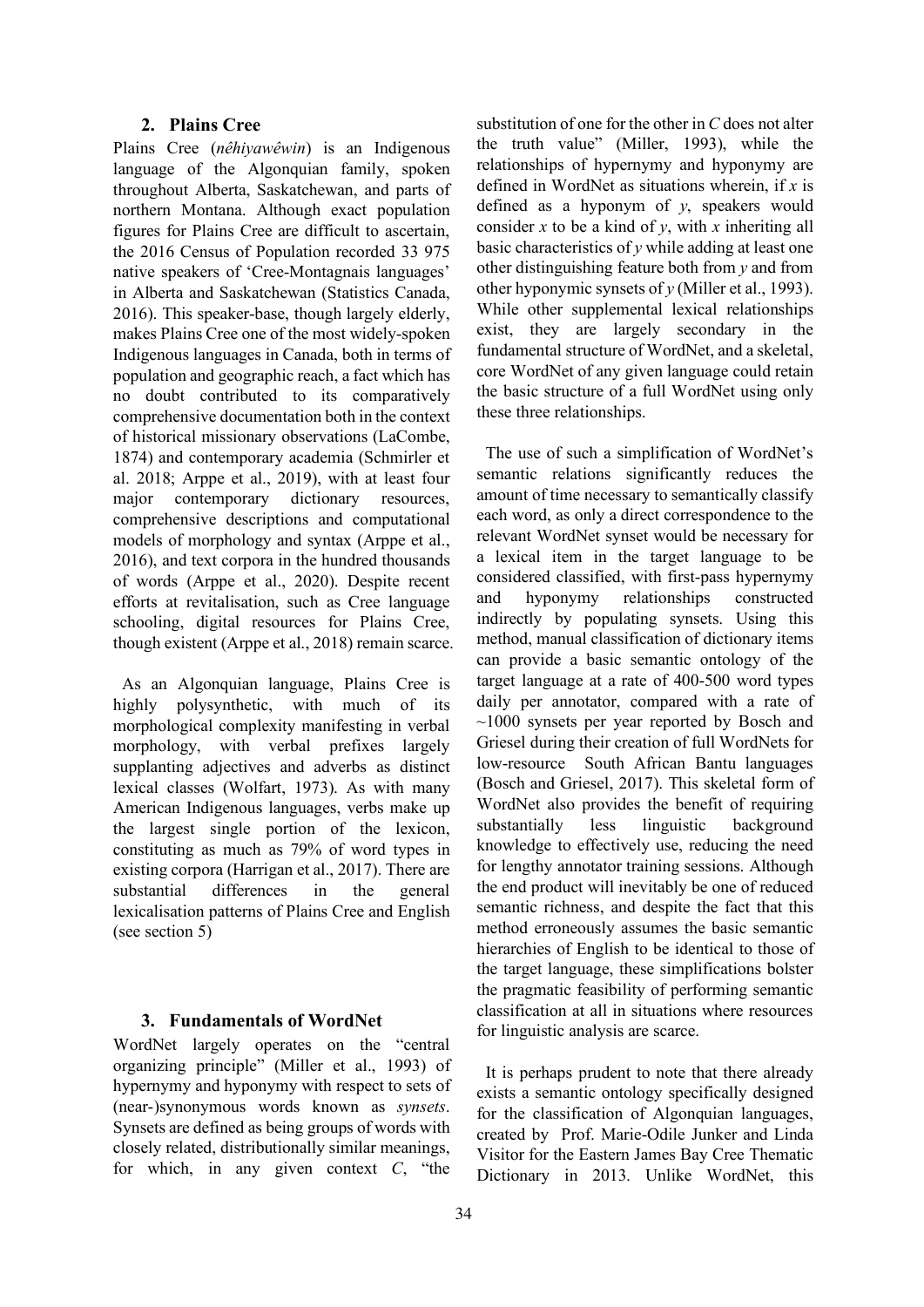ontology was purpose-designed for Cree semantic classification, being structured to more accurately reflect not only the lexicalisation patterns of Algonquian languages, but also their general semantic makeup and hierarchies of their vocabulary. Though certainly a useful tool, this ontology was not used in the semantic classification of Plains Cree for the principal reason of transferability; although WordNet may be less tailored to the semantic specifications of Plains Cree, one of its principal allures is the potential it provides for widespread interlinguistic comparisons of semantic content. As such, even if only a fractional version of WordNet is to be applied, using a WordNet-based ontology to begin with ensures a relative ease of semantic comparison between Plains Cree and other languages with WordNets or pseudo-WordNets. Ultimately, this ease of transferability and comparison proved more appealing than the tailor-made structure of the East Cree ontology.

## **4. Lexical Resources**

The corpus used in this analysis was the lexical database underlying *nêhiyawêwin : itwêwina* or *Cree: Words*, a bilingual Cree-English dictionary compiled in the early 2000s by Arok Wolvengrey (2011). This continually-updated dictionary exists in both in print and digital form, and currently consists of 21,347 word types, spread across nouns, verbs, and various lexical and nonlexical particles. *Cree: Words* [CW] provides its entries both in Standard Roman Orthography (SRO) and syllabics, and provides a wealth of other information, such as derivational breakdowns. Some entries in the CW database already had rudimentary semantic notes in place, however, since these notes were largely nonontological, and at that only existed for fewer than 1000 total entries, they were ignored.

## **5. The Manual and Computational Methods**

**The Manual Method:** The process of manually semantically classifying the CW dictionary was fairly straightforward; each Cree entry was provided with one or more correspondences to synsets in the Princeton WordNet, with these correspondences being as specific to the English gloss of the Cree word as possible. Lexical class differences between the English synset and the Cree word were ignored, for example, *têyistikwânêw* (an intransitive verb glossed as 'I have a headache') was given the nominal WordNet correspondence *(n) headache#2*. Similarly, as semantic concepts typically conveyed by adjectives and adverbs in English often take the form of bound morphemes in Cree, correspondences to English adjectival and adverbial synsets were often considered relevant for inclusion among the synsets of an entry, for example, *osâwi-sênipân* (a noun glossed as 'yellow ribbon') was given correspondences both to *(n) ribbon#4* and *(adj) yellow#1*.

 In assigning WordNet correspondences manually, care was taken to focus classifications on what were perceived to be the semantically central aspects of entries with lengthy glosses. For example, in the entry *wiýinwâpisk*, glossed as 'a certain kind of stone which feels oily (e.g. mica)', there are six lexical words in the gloss, only three of which, namely *stone*, *oily*, and *mica*, are directly relevant to the meaning of the entry. As such, only *(n) stone#1*, *(n) mica#1*, and *(adj) oily#3* were used as correspondences in the manual classifications, with 'certain', 'kind' and 'feels' being ignored.

 In general, Cree lexicalises many broad semantic concepts which English does not; an example of this would be the common suffix combination of the augmentative *-sk* and the verb ending *-âw*, which, when used in combination with a noun, produce a form meaning "*x* is abundant" (e.g. *kinosêw* ('fish') to *kinosêskaw* ('there is an abundance of fish')). In the manual classifications, all such derivations were classified with the closest English gloss of the base noun and *(adj) abundant#1* (e.g. *kinosêskaw*  was given the classifications *(n) fish#1* and *(adj) abundant#1*). Other common Cree lexicalisation patterns absent in English include regular diminutives and augmentatives, prefixes describing quality, and the regular occurrence of verbs with implicit instrumentals (for example, *kawiwêpahwêw* ('s/he knocks s.o. down by tool') and *kawiwêpiskawêw* ('s/he knocks s.o. down by foot')).

 Many terms relating to culturally significant activities such as hunting and leatherworking lacked any correspondence at all in English aside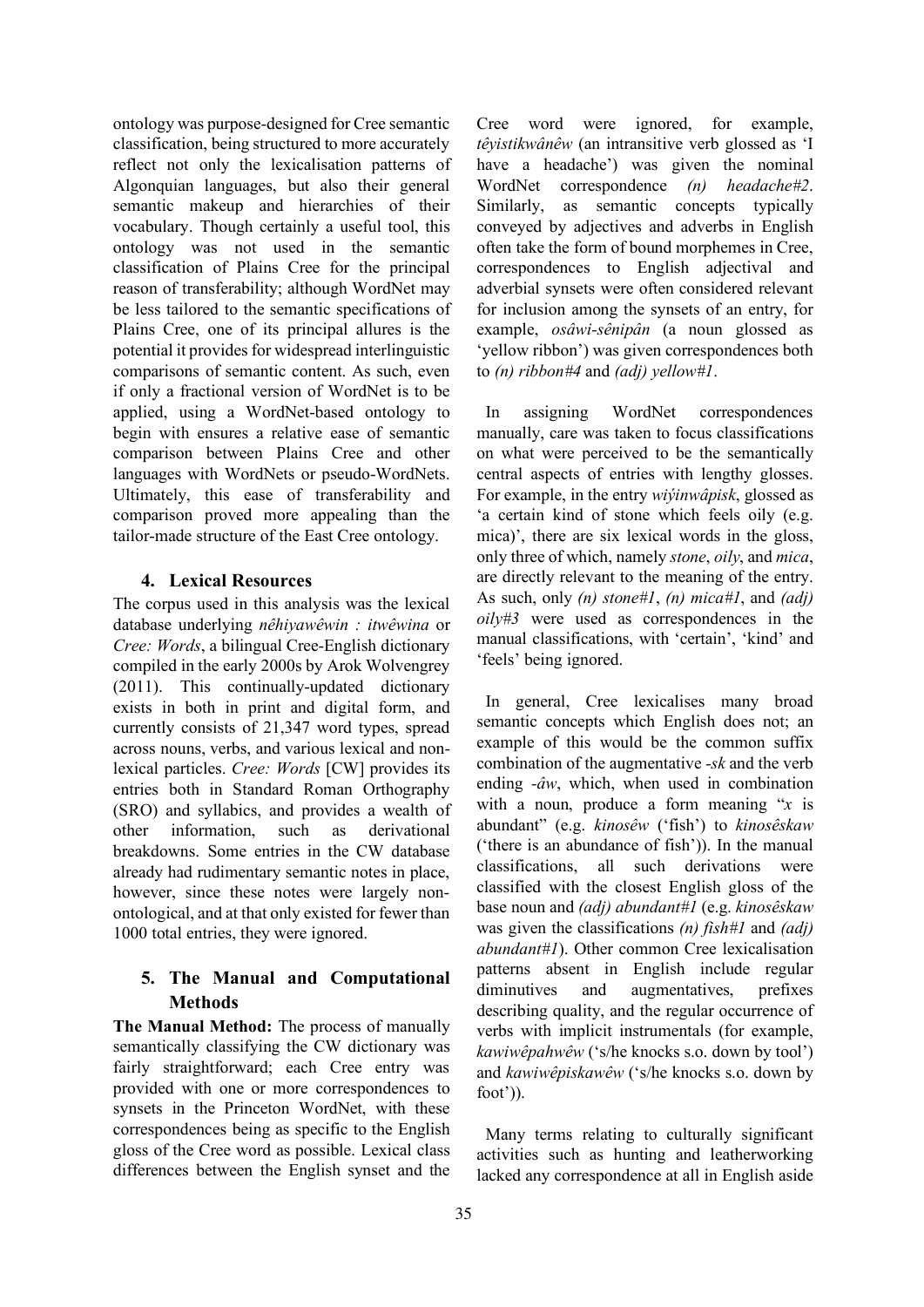from the highly general; for example, *misipocikan*, glossed as 'sharp-edged rubbing tool used to soften hides'. In examples such as these, more generalised classifications were used (such as *(n) scraper#1* for *misipocikan*).

 For the present investigation, particles of all kinds were ignored throughout the manual classification, following the general line of thought of the original Princeton WordNet that they are "probably stored separately as part of the syntactic component of language" (Miller et al., 1993; Garret, 1982).

 In addition to the manual WordNet classifications, each Cree word was also given a correspondence in SIL's Rapid Words ontology, a deliberately simplified semantic classification scheme operating on largely the same three semantic relationships as the skeletal WordNet (Boerger, 2017; Moe, 2003). These classifications were largely done to facilitate future comparative research with an existing Plains Cree dictionary, the community-created *Maskwacîs Dictionary of Cree Words,* which has already been classified with Rapid Words (Reule, 2018), as well as for future trials of Rapid Words as a classification ontology in the vector method.

**The Vector Semantic Method:** The use of the vector semantic method in the semantic classification of dictionaries, although relatively novel, is not an innovation of this study (Wei Li, 2018; Brixey et al., 2020), and usable semantic results have been obtained through its application in past investigations. Jurafsky and Martin (2019) define vector semantics as the representation of word meanings "as a point in some multidimensional vector space", with semantically related words occurring in "distinct portions of the space", and the exact degree of relatedness between any two given points being ascertainable by cosine distance. This method in turn assumes a distributional approach to lexical semantics, echoing the doctrine of John Firth (Firth 1957) and Zellig Harris (Harris 1954), where the meaning of any given word can be ascertained entirely and exclusively through patterns in context; for example, even one did not

<sup>1</sup> The use of the entire dictionary entry hopefully would disambiguate any sense-wise ambiguity associated with head words for the WordNet entries.

know the meaning of a word such as *mopane*, seeing the word occur in the sentences "Mopane is often fried and eaten with onions", "Mopane is the principal source of protein for millions in Southern Africa", and "Aversion to eating insects often turns Westerners away from eating mopane" would be enough to infer that mopane is an edible insect in Southern Africa, even without being explicitly told. The vector semantic method analyses the average contexts of a word across large corpora and enumerates the patterns of the word's co-occurrence with other words into numerical values known as dimensions, representing the average context of that word in terms of a set of constant numerical values (for example, 'mopane' might have a high numerical value for the dimension of 'edibility' based on its frequent use in a dietary context, but a low value for the dimension of, say, items of furniture, as it would rarely co-occur with furniture in context). These dimensions may then be compared with the dimensions of other words via cosine, with more similar dimensions between two words indicating a more similar average context, and thus a more similar meaning.

 To obtain vector-based classifications, 300 dimensional word vectors for the Cree entries in the CW dictionary were generated using embeddings created by *word2vec*, a freely available NLP neural network model, trained with the Google News Corpus. These vectors were generated for the contents of the dictionary by averaging the embeddings corresponding to all of the individual words in the English glosses of the Cree entries. Similar 300-dimensional vectors were created for all WordNet entries, again averaging the embeddings for the individual words listed in their synset as well as the explanatory glosses. If any of these individual English words in the CW or WN lexical entries were not in the Google News Corpus, they were excluded. Finally, the semantic similarity of the CW and WN entries was calculated based on the cosine distance between their respective vectors.<sup>1</sup>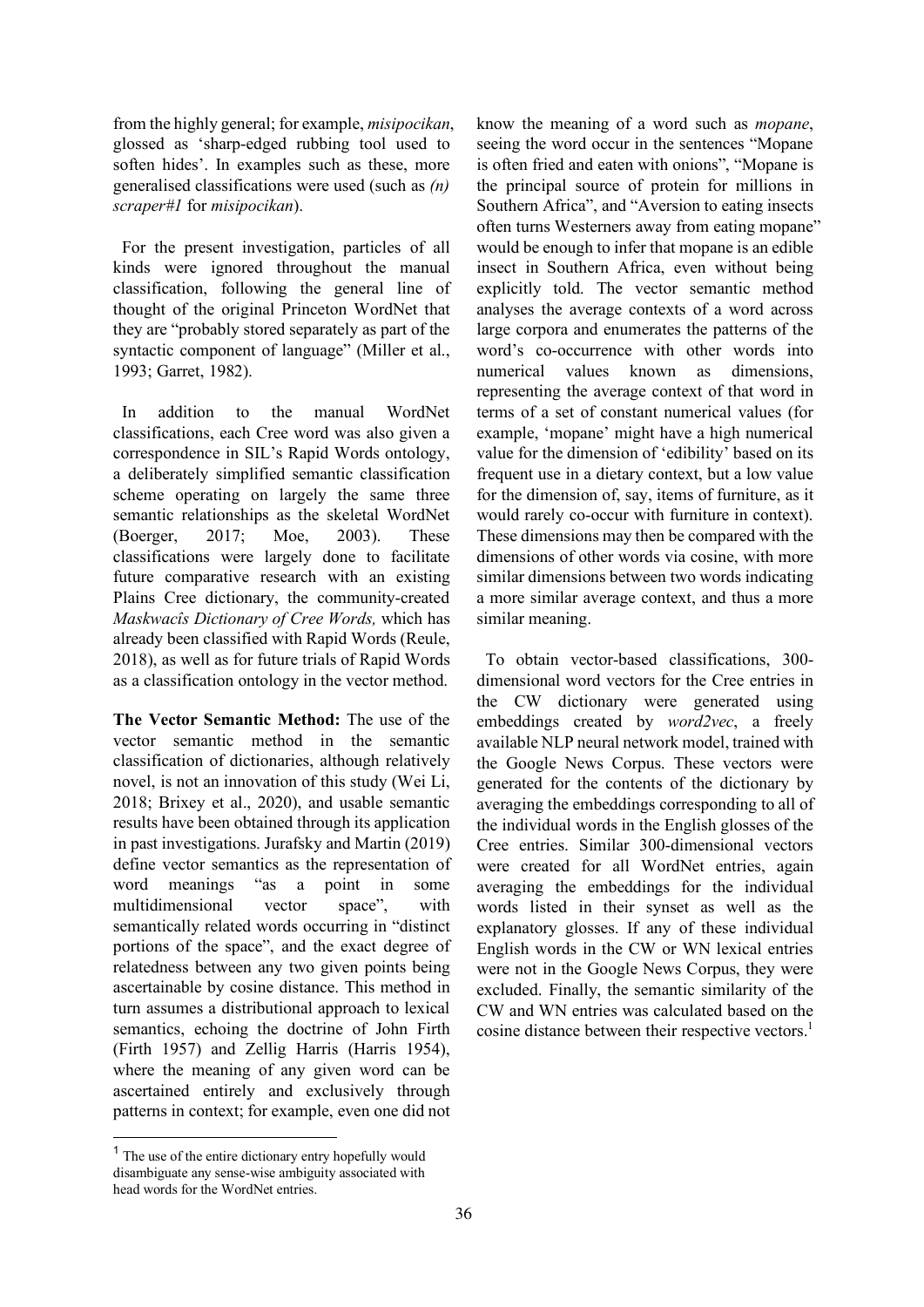# **5.1 Conditions Necessary for Both Methods**

The manual classification method holds the advantage of requiring almost no prerequisite equipment, aside from access to the Princeton WordNet of English, which is freely and publicly available online, and access to a digitised version of the chosen lexical resource in the target language. The simplifications to WordNet also ensure that extensive training in the intricacies of semantic relationships would not be overtly necessary to effectively classify new lexical resources; while a high degree of fluency and an extensive (at least passive) vocabulary knowledge in English are ideal, only a relatively basic understanding of WordNet and semantic relationships in general would be required to effectively use the skeletal WordNet as an ontology. In the experience of the first author, only about a day of practice in its application was necessary to begin classifying entries at a rate of several hundred per day; although this rate does assume a previous understanding of semantic relations.

 Perhaps the most demanding aspect of the manual semantic method is the requirement of annotators and of time; although much faster than a traditional WordNet, the classification of a single, medium-sized dictionary such as the CW dictionary would still take a single annotator, working more-or-less full time between one and two months to complete. Although this task may be expedited through the use of several annotators, such collaboration would require substantial coordination to ensure a consistent annotating style, particularly as it pertains to dictionary entries with no clear single-synset English translation.

 Given that the necessary scripts for generating the dictionary entry vectors and comparing cosines with the WordNet vectors already exist, the computational method takes only as much time as is necessary to run aforementioned scripts. The process of calculating the cosine differences between the CW dictionary vectors and the WordNet vectors can take, on a mid-range laptop with 2 cores and 8gb RAM, at most between four and five days. However, the calculations of cosine differences is an *embarrassingly parallelisable* task, taking 90 minutes when run on 64 cores with 4-8gb RAM each (on the *Cedar* highperformance computing cluster maintained by Compute Canada).

#### **6. Discussion of Results**

If the goal of vector-based ontological semantic classification is to be taken as the imitation of human judgement in assigning precise semantic correspondences to the level of the individual word, or in the case of WordNet, to the individual synset, then the results generated by the use of vector semantics on the CW dictionary could be said to be a mixed success with respect to nouns, and a decisive (although not absolute) failure with respect to verbs:

| $\frac{0}{0}$        | Verbs,<br>top | Verbs,<br>median | Nouns,<br>top | Nouns,<br>median |  |
|----------------------|---------------|------------------|---------------|------------------|--|
| 0%                   | 1.0           | 1.0              | 1.0           | 1.0              |  |
| 10%                  | 5.0           | 11.0             | 1.0           | 2.0              |  |
| 20%                  | 18.0          | 51.7             | 2.0           | 4.0              |  |
| 30%                  | 51.6          | 166.3            | 4.0           | 8.0              |  |
| 40%                  | 136.8         | 448.8            | 7.0           | 16.1             |  |
| 50%                  | 333.0         | 1045.0           | 15.0          | 30.5             |  |
| 60%                  | 762.2         | 2057.3           | 28.0          | 60.0             |  |
| 70%                  | 1633.87       | 4096.4           | 59.0          | 139.0            |  |
| 80%                  | 3553.8        | 8036.9           | 164.0         | 375.4            |  |
| 90%                  | 9553.8        | 17448.6          | 864.2         | 1670.4           |  |
| 100<br>$\frac{0}{0}$ | 137352.0      | 137352.0         | 121883.0      | 121883.0         |  |

Table 1, the vector-assigned rank of manual WN classifications in percentiles, both for the single top ranked manual classification, and for the median if there were several.

 As shown in Table 1, although it was uncommon for the top-vector-selected item to exactly match the manual classification (315 times altogether for the 11.2k verbs; 726 for the 5.5k nouns), with CW verbs, the manual classification occurs in the top 0.24% (333/137k) 50% of the time when counting only the highest ranked manual classification to occur. For 90% of the CW verbs, the manual classification could be found among the top 17.4k (7%) of the 137k computationally ranked WN entries. For the nouns, the top-ranked manual classification was in the top 0.7% of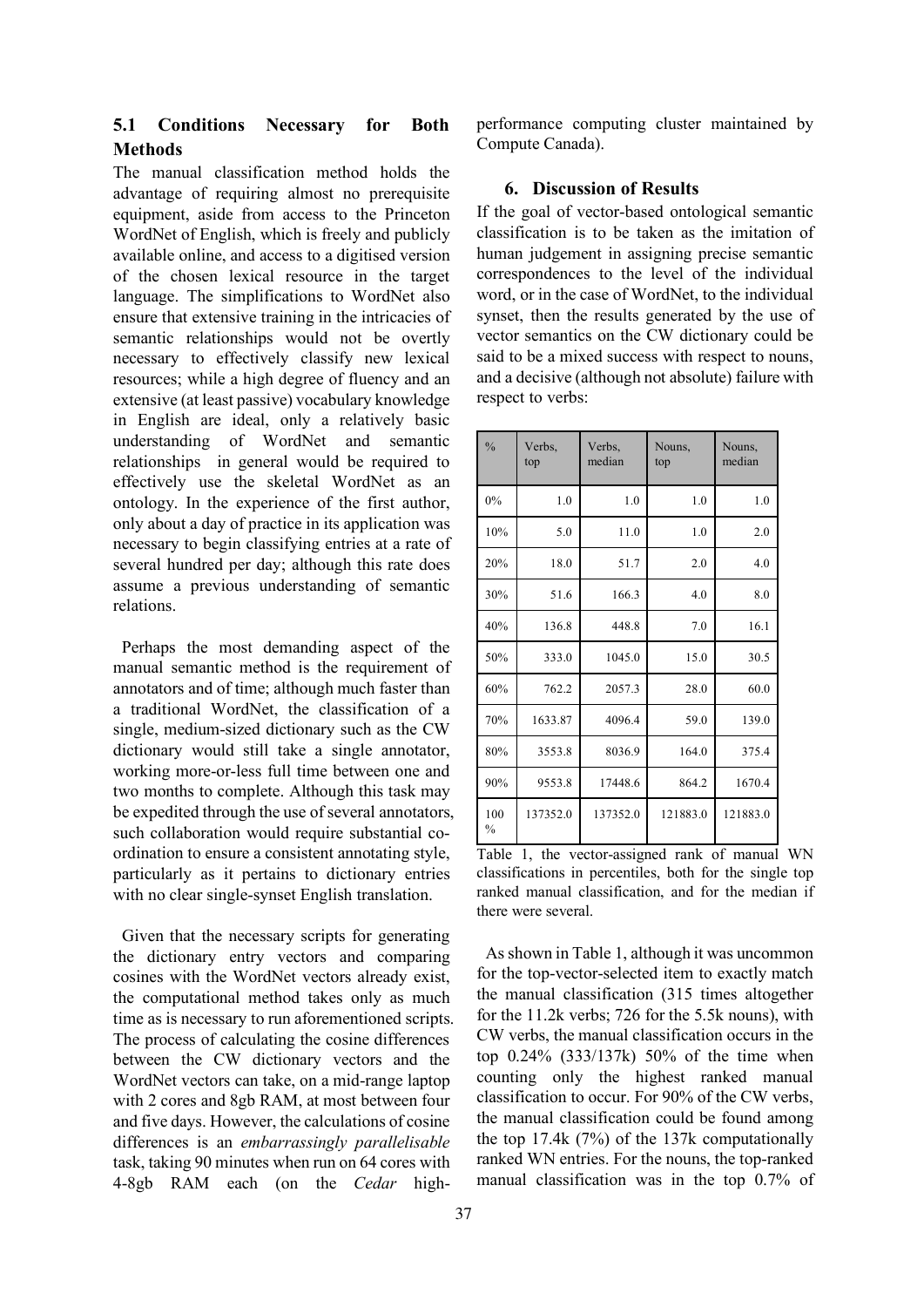selections (864.2) 90% of the time, and in the top 15 selections 50% of the time.

 The median computationally-assigned position of the human selected classification for Cree verbs was 333, with a mean of 3671; for nouns, the median was 15, and the mean 1194. Even in cases where the manual-selection has a relatively low rank, high-ranking items for most entries tend to have the same basic semantic region as the target Cree word. The reason behind the substantially increased accuracy of noun predictions in comparison with verbs is likely a result of general lexicalisation patterns in Cree, rather than a short-coming in the vector method. While Cree verbs cover a wide range of semantic areas which English verbs do not, and often convey full clause or sentence level meanings, Cree nouns cover more or less the same basic semantic and syntactic concepts as their English counterparts, meaning not only that there is more often a single-synset correspondence for Cree nouns in WordNet, but also that that correspondence is more likely to be lexicalised as a noun in the English WordNet.

 The (English) part of speech assigned to the topmost vector classification had a strong tendency to correlate with the part(s) of speech of the manual classification. When the manual classification contained multiple (English) parts of speech, they tended to be represented more or less equally in the vector classification, although verbs and nouns seemed slightly favoured over adjectives and adverbs (see Tables 4 and 5, Appendix)

| CW nouns:<br>Manual<br><b>WN PoS</b> | (n)          | (adj)            | N/A          | (v)          | (adv)            |      |
|--------------------------------------|--------------|------------------|--------------|--------------|------------------|------|
| (n)                                  | 2648         | $\boldsymbol{0}$ | 185          | $\mathbf{0}$ | $\boldsymbol{0}$ | 2833 |
| (v)                                  | $\mathbf{0}$ | $\mathbf{0}$     | $\mathbf{0}$ | 59           | $\mathbf{0}$     | 59   |
| (adj)                                | $\mathbf{0}$ | 31               | 5            | $\mathbf{0}$ | $\mathbf{0}$     | 36   |
| Total                                | 2648         | 31               | 190          | 59           | $\mathbf{0}$     | 2928 |

| CW<br>verbs:<br>Manual<br><b>WN PoS</b> | (v)              | (n)              | (adj)        | (adv)            | N/A              |      |
|-----------------------------------------|------------------|------------------|--------------|------------------|------------------|------|
| (v)                                     | 2891             | $\mathbf{0}$     | $\mathbf{0}$ | $\mathbf{0}$     | 6                | 2897 |
| (adj)                                   | $\boldsymbol{0}$ | $\boldsymbol{0}$ | 532          | $\boldsymbol{0}$ | 24               | 556  |
| (n)                                     | $\boldsymbol{0}$ | 376              | 5            | $\boldsymbol{0}$ | 14               | 390  |
| (adv)                                   | $\boldsymbol{0}$ | $\boldsymbol{0}$ | $\mathbf{0}$ | 13               | $\boldsymbol{0}$ | 13   |
| Total                                   | 2891             | 376              | 537          | 13               | 44               | 3856 |

Tables 2 and 3, confusion matrices of the PoS of topranking vector classifications with PoS of manual classifications for Cree nouns (2) and verbs (3) with a single manual classification.

 The close correlation between the proportions of vector-assigned and manually-assigned parts of speech seems to justify the decision to allow multiple synset classifications in the manual method, as the vector method consistently validated the human PoS classifications for the English WordNet correspondences, even replicating their proportions.

#### **6.1 Overspecificity**

One consistent peculiarity with the vector semantic method was its tendency to assign highly specific semantic denotations to relatively general terms. For the word *sîsîp*, meaning 'duck', although the corresponding WordNet synset, *(n) duck#1*, is only 46th, 29 of the preceding 45 correspondences are specific types of ducks, 5 are bodyparts of the duck, 6 are related to duck hunting, and 3 are miscellaneous, duck-related terms. Thus, although the human-selected correspondence only barely appeared in the top fifty, virtually all of the higher-ranking correspondences were either species of, or activities related to, ducks. This pattern, whereby highly specific variants of a general concept precede the more general catch-word for that concept in terms of perceived semantic relatedness, is visible throughout the vector classifications of nouns and verbs alike, being particularly noticeable in the semantic domains of tool names and broadly referential plant and animal names; for example while the corresponding human-selected WordNet terms for *maskwa* ('bear') and *apisimôsos* ('deer') occurred in 577th and 71st place, preceded by various related, but overly specific terms, more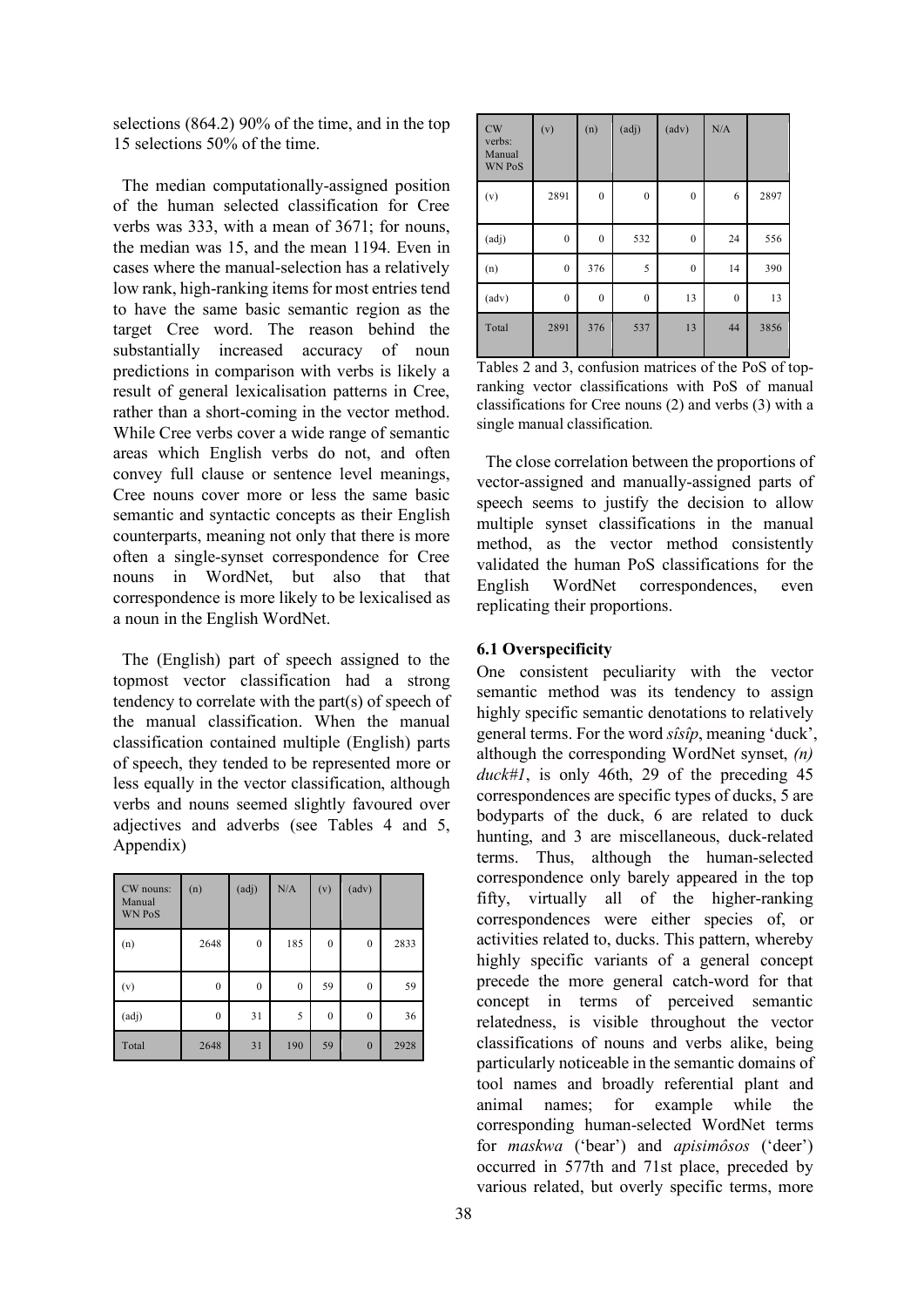species-specific animal names such as *môswa*  ('moose') and *amisk* ('beaver') generally saw human-like correspondences in higher ranks (5th and 20th respectively).

 This general, although non-universal, trend towards overspecificity in high-ranking vector correspondences has been remarked upon before; in their analysis of the vector method on Choctaw, Brixey et al. found that, when seeking to return results for the nominal and adjectival forms of the word 'female', their vector model would return specific female names instead (Brixey et al., 2020). This tendency is almost certainly the result of a fundamental methodological difference between human consideration and vector calculation, namely, while the semantic ideas contained in the mental representation of the term 'duck' are likely fuzzy and variable, and can be seen to consist of a central *prototype* surrounded by relevant *exemplars* (Taylor, 2008), owing to the word 'duck' referring to several quite different, though distinctly related, animals, the semantic vector for *(n) duck#1* is precisely defined, interacting with other vectors at exact points in the multi-dimensional vector space. Given this fundamental methodological difference, it is evident that a semantic judgement based solely off of a sharply defined, precise vector cannot be reasonably expected to simulate a judgement based on fuzzily-defined semantic regions such as those of the human mind (McNamara, 2005).

#### **6.2 Proper Nouns**

In addition to its lexicographical elements, WordNet also contains a large number of more encyclopaedic entries, including historical and fictional figures, with 8244 entries, countries and geographic regions, with  $\sim$ 3500 entries, and currencies, with 414 entries. With these three categories alone, up to 5% of the 207 016 wordsense pairs in WordNet, with 7.8% of the total 155 327 words are proper nouns of this encyclopaedic nature. Generally speaking, the nature of these encyclopaedic terms reflects the cultural matrix within which WordNet was created, that is, the academic circles of the Eastern United States, a fact which has been remarked upon by various non-American WordNet creators (Lindén and Carlson, 2010). Despite their relative semantic irrelevance to most vocabulary, these proper nouns are frequent in the vector classifications, often populating the higherranking correspondences (see section 6.3) of words where no clear English equivalent can be found. As they appear to both serve little utility and have extremely limited relevance to both the CW dictionary in particular and to Plains Cree in general (at least in the sense of basic, first-pass semantic classification), we decided that it would be reasonable to remove these encyclopaedic entries from the 'skeletal' WordNet entirely, with little adverse effect.

#### **6.3 The 'regift' Problem**

Another persistent failing of the vector method was its occasional overassignment of highly specific, but semantically irrelevant terms; the name given to this principle stems from the fact that one such term, *(v) regift#1*, a verb which, for record, occurs 16 times in the 1.9 billion word Corpus of Global Web-Based English (Davies, 2013), occurs in the top 1000 correspondences of verbs in the CW dictionary 7324 times, putting it in the top 1% of vector-based semantic relatedness for over 65% of the 11236 Cree verbs in the CW dictionary, in comparison with, for example,  $\sim$ 53% for the highly general *(v)* say#1 (6000). Other common 'regift' words include *(n) dingbat#1* (8082 occurrences among top 1000 verb correspondences, ~71%), *(n) cunt#1* (6989, ~62%) and *(n) gumption#1* (5844, ~52%), as well as many proper nouns for historical and mythological figures, such as *(n) Dido#1* (1085, ~9.6%), *(n) Godiva#1* (5775, ~51%), and *(n) Rumpelstiltskin#1* (8094, ~72%). This error, although present among the Cree nouns, is substantially more noticeable in the classifications of the verbs, mirroring the general trend of noun classifications more accurately reflecting human judgement than their verb counterparts.

 One possible reason behind the regift problem is that is that the vectors of words such as 'regift' and 'Rumpelstiltskin' are unusually close to zero; the average vector of the aforementioned seven words is 0.0015 compared with a WordNet average of 0.004, and as such, when a word has an ill-defined vector which is close to the origin, it is automatically considered semantically proximate in that dimension to a 'regift' word. Another explanation is that the 'regift' words are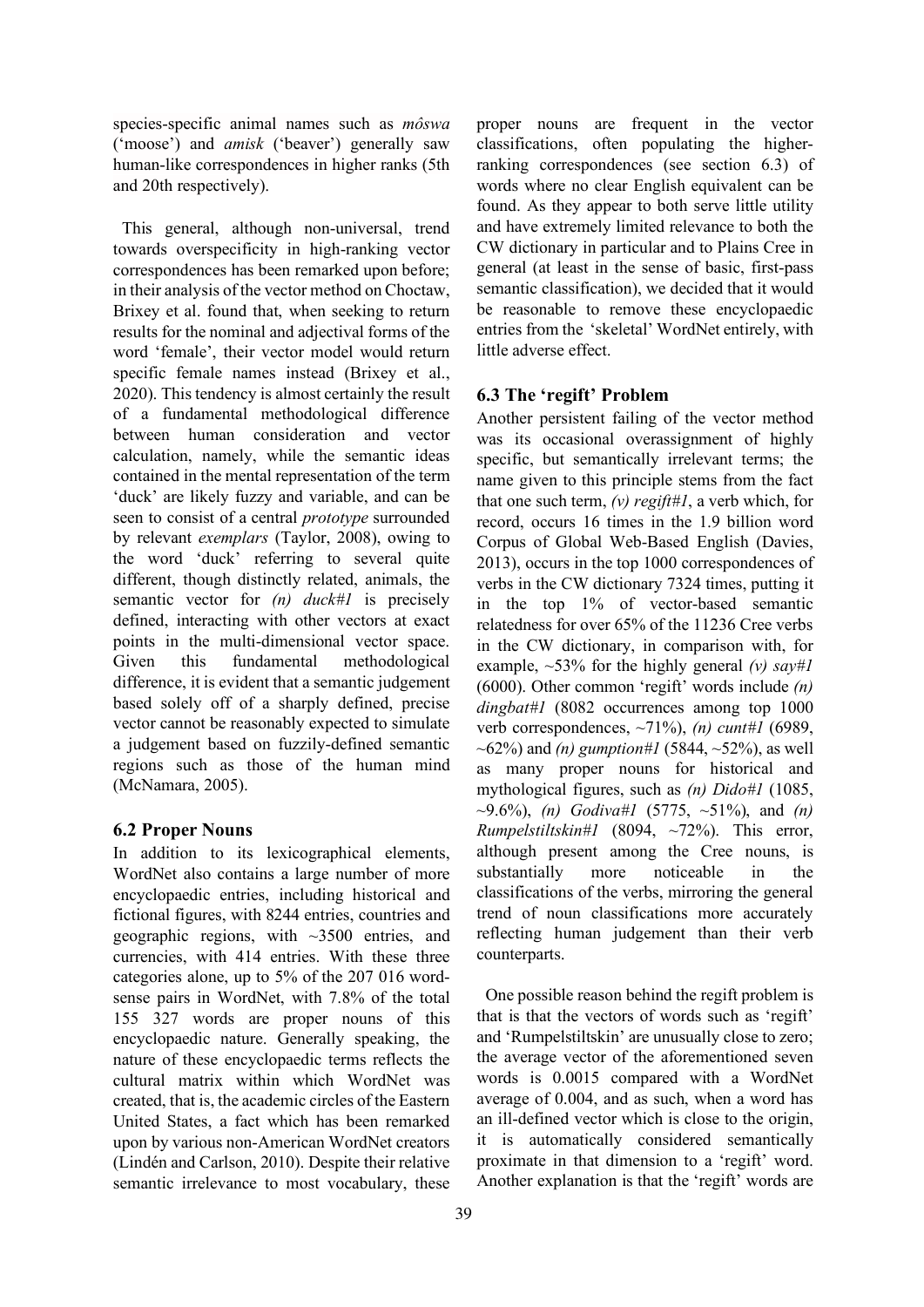all low-frequency items in the Google News corpus, and as such their embeddings are disproportionately affected by individually unusual usage contexts; for example, given the extreme infrequency of word 'regift', if even a single text in the Google News Corpus overused 'regift' in a non-standard way, it would be enough to quantifiably impact the average context of the word in the corpus as a whole, thus skewing the dimensional vectors for the word. In either case, this problem could be (and was) at least partially resolved through the removal of proper nouns in the WordNet vector set, given that proper nouns seem to occur disproportionately frequently in this erroneous fashion. Another possible solution to both this and the more general problem of overspecificity in vector classifications would be the use of synset hypernyms as correspondences rather than specific synset members, in essence forcing the vector method to choose more semantically broad concepts rather than highly specific ones. The rationale behind this solution is the extreme semantic specificity of all of the items which seem to exhibit the 'regift' pattern; the inclusion of such highly-specific, infrequently occuring vocabulary seems to be at least partially responsible for the 'regift' problem, and thus removing or reducing such vocabulary may serve as a partial solution, at the obvious cost of reduced semantic richness.

### **6.4. Potential Applications**

Given the inconsistency of classification quality between nouns and verbs, the degree of practical human usability of the present results is largely reliant on part of speech; with nouns being on average suitably well-classified for possible use as a complement to manual classification, while verbs remain on average too poorly classified for such use.

Even with the relatively successful noun classifications, the current results would be a poor substitute for manual classification given how infrequently the top-ranking vector classification matches its exact human-selected counterpart; rather, the vector-selected noun correspondences would be best used as an aid in manual classification, as opposed to a replacement. Given that the median rank of the 'correct' human classification is 15th, one could apply the vector method prior to manually classifying a list of Cree

nouns and use the top 15 vector classifications for each entry as a starting point for classification, with a 50 percent chance that the 'best' human classification is contained within that list, rather than classifying all noun entries from scratch. This would save time for the manual annotator by preventing them from needing to search the entirety of WordNet for each entry, as well as by providing them with a variety of potentially related synsets, which would also allow annotators with less familiarity with the format of WordNet to more effectively classify entries by virtue of finding the 'best' synsets for them automatically (at least, a portion of the time). As such, with the present degree of accuracy, vector semantic classifications appear best suited as an annotation primer to aid a human annotator, although (at least in Plains Cree) this application would only seem suitably efficient for noun classification.

### **7. Conclusion**

The vector semantic method is a usable and resource-non-intensive alternative to manual semantic classification which has proven capable of reliably providing accurate semantic domains for nouns and, to a lesser extent, verbs, in Plains Cree. Although not yet at the level of human-like semantic awareness, the vector semantic method is nonetheless capable of producing relatively accurate first-pass semantic classifications for digital lexical resources without the need for time-consuming and expensive manual annotation, serving both as a valuable step in the democratisation and increased availability of semantic analysis and ontological dictionaries for language communities with limited resources, and as a potential streamliner in the process of creating digital language resources relying on semantic relationships. Within Plains Cree, the vector method is capable of classifying nouns accurately enough to seemingly be usable in its present state as an annotation aid, and verb classifications, although underwhelming from a human-centric perspective and still insufficiently reliable to be usable as a replacement for, or accessory to, manual classification, are nonetheless statistically promising, with humanselected classifications reliably occuring in the top 8% of total classifications. Though showing initial promise, the avenues for improvement for the vector method are manifold, including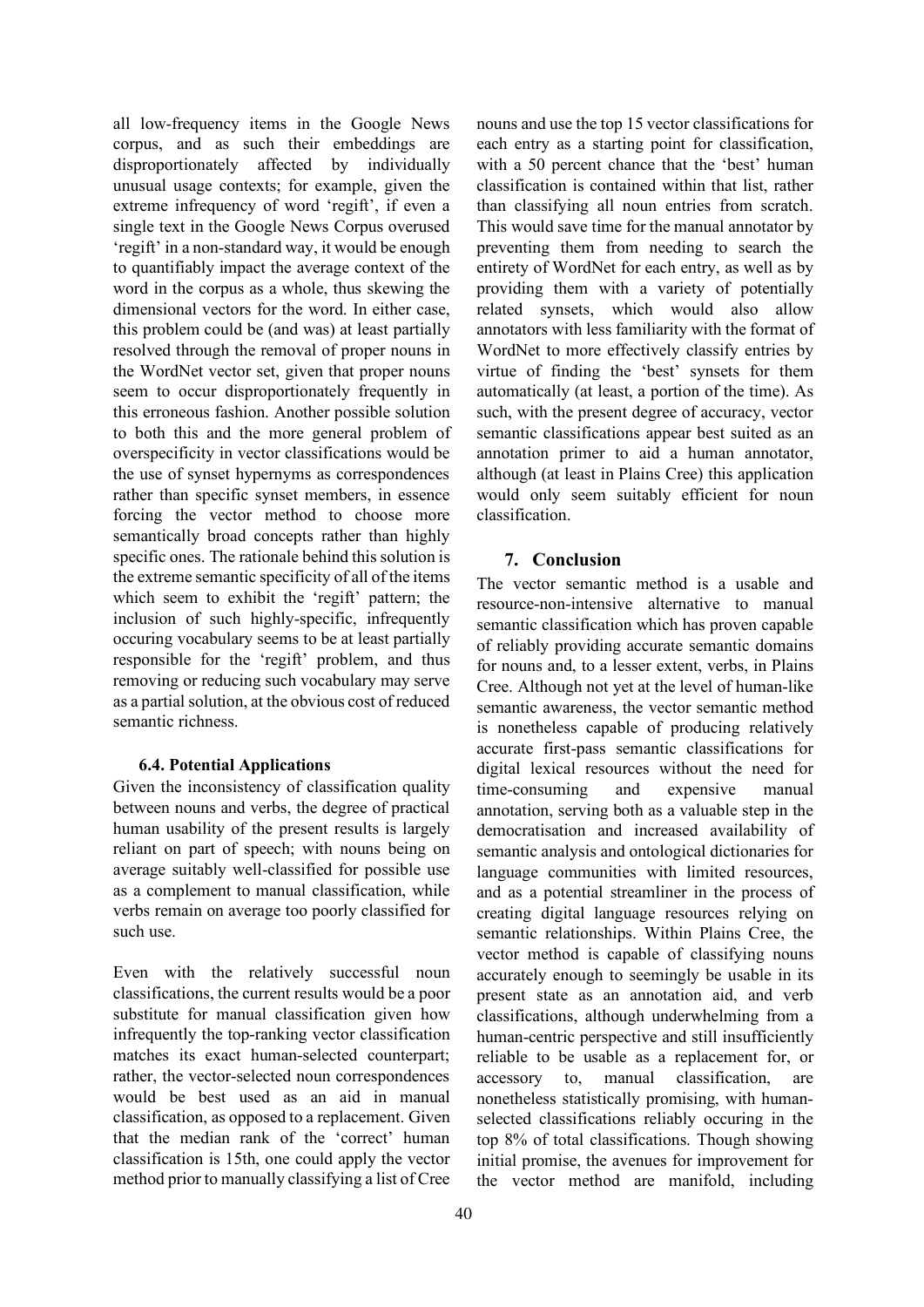removing redundant WordNet vectors, generating target-language vectors from monolingual targetlanguage corpora, and testing the semantic accuracy of vector classification with more general semantic categories, or alternatively using an entirely different system of categories altogether.

#### **References**

Aboriginal languages in Canada, 2016 Census of Population, Statistics Canada, Government of Canada,27 Oct. 2017, www150.statcan.gc.ca/n1/pub/11-627-m/11- 627-m2017035- eng.htm. Accessed 18 Aug. 2020.

Aesun Yoon, Soonhee Hwang, Eunryoung Lee, Hyuk-Chul Kwon, "Construction of Korean Wordnet「KorLex 1.」". *Korean Institute of Information Scientists and Engineers : software and application 36(1),* 2009, pp. 92-108

Arppe, Antti. *Univariate, bivariate, and multivariate methods in corpus-based lexicography – a study of synonymy*. Department of General Linguistics, University of Helsinki, 2008, p.  $7,$ sites.ualberta.ca/~arppe/Publications/Arppe\_Diss ertation\_Final\_Print.pdf.

Arppe, Antti, Jordan Lachler, Trond Trosterud, Lene Antonsen, & Sjur N. Moshagen. Basic Language Resource Kits for Endangered Languages: A Case Study of Plains Cree. In: C. Soria, L. Pretorius, T. Declerck, J. Mariani, K. Scannell & E. Wandl-Vogt (eds). *CCURL 2016: Collaboration and Computing for Under-Resourced Languages: Towards an Alliance for Digital Language Diversity (LREC 2016 Workshop)*. Portoroz, Slovenia: European Language Resource Association, 2016 Retrieved from: http://www.lrecconf.org/proceedings/lrec2016/workshops/LREC 2016Workshop-CCURL2016\_Proceedings.pdf

Arppe, Antti, Atticus Harrigan, Katherine Schmirler & Arok Wolvengrey. A morphologically intelligent online dictionary for Plains Cree, Presentation conducted at the meeting of *Stabilizing Indigenous Languages Symposium (SILS)*, University of Lethbridge, Lethbridge, Alberta. 2018, June

Arppe, Antti, Katherine Schmirler, Atticus G. Harrigan & Arok Wolvengrey. *A Morphosyntactically Tagged Corpus for Plains Cree\*\**. In M. Macaulay & M. Noodin (eds), Papers of the 49th Algonquian Conference (PAC49), 49. East Lansing, Michigan: MSU Press. Forthcoming, 2020, pp. 1-16

Boerger, Brenda H. "Rapid Word Collection, dictionary production, and community wellbeing." *5th International Conference on Language Documentation and Conservation*, Mar. 2017.

Bosch, Sonja E., and Marissa Griesel. "Strategies for building wordnets for under-resourced languages: The case of African languages." *Literator - Journal of Literary Criticism, Comparative Linguistics and Literary Studies*, vol. 38, no. 1, 31 Mar. 2017, p. 8, doi:https://literator.org.za/index.php/literator/arti cle/view/1351/2294. Accessed 12 Sept. 2020.

Brixey, Jacqueline, et al. "Exploring a Choctaw Language Corpus with Word Vectors and Minimum Distance Length." Proceedings of the 12th Conference on Language Resources and Evaluation (LREC 2020), May 2020, pp. 2746-53.

Davies, Mark. (2013) *Corpus of Global Web-Based English: 1.9 billion words from speakers in 20 countries (GloWbE)*. Available online at https://www.english-corpora.org/glowbe/.

Firth, J. R. A Synopsis of Linguistic Theory, 1930–1955. In: Firth, J. R. 1968. Selected Papers of J. R. Firth 1952-1959. London: Logmans, 1957, pp. 168-205.

Garrett, M. F. "Production of Speech: Observations from Normal and Pathological Language Use" in A. Ellis (ed.). *Normality and Pathology in Cognitive Functions*. London: Academic Press. 1982

Giménez, Jesus, et al. "Automatic Translation of WordNet Glosses". TALP Research Center, January 2005.

Hamp, Birgit and Helmut Feldweg. "GermaNet a Lexical-Semantic Net for German." *Proceedings of the ACL workshop Automatic*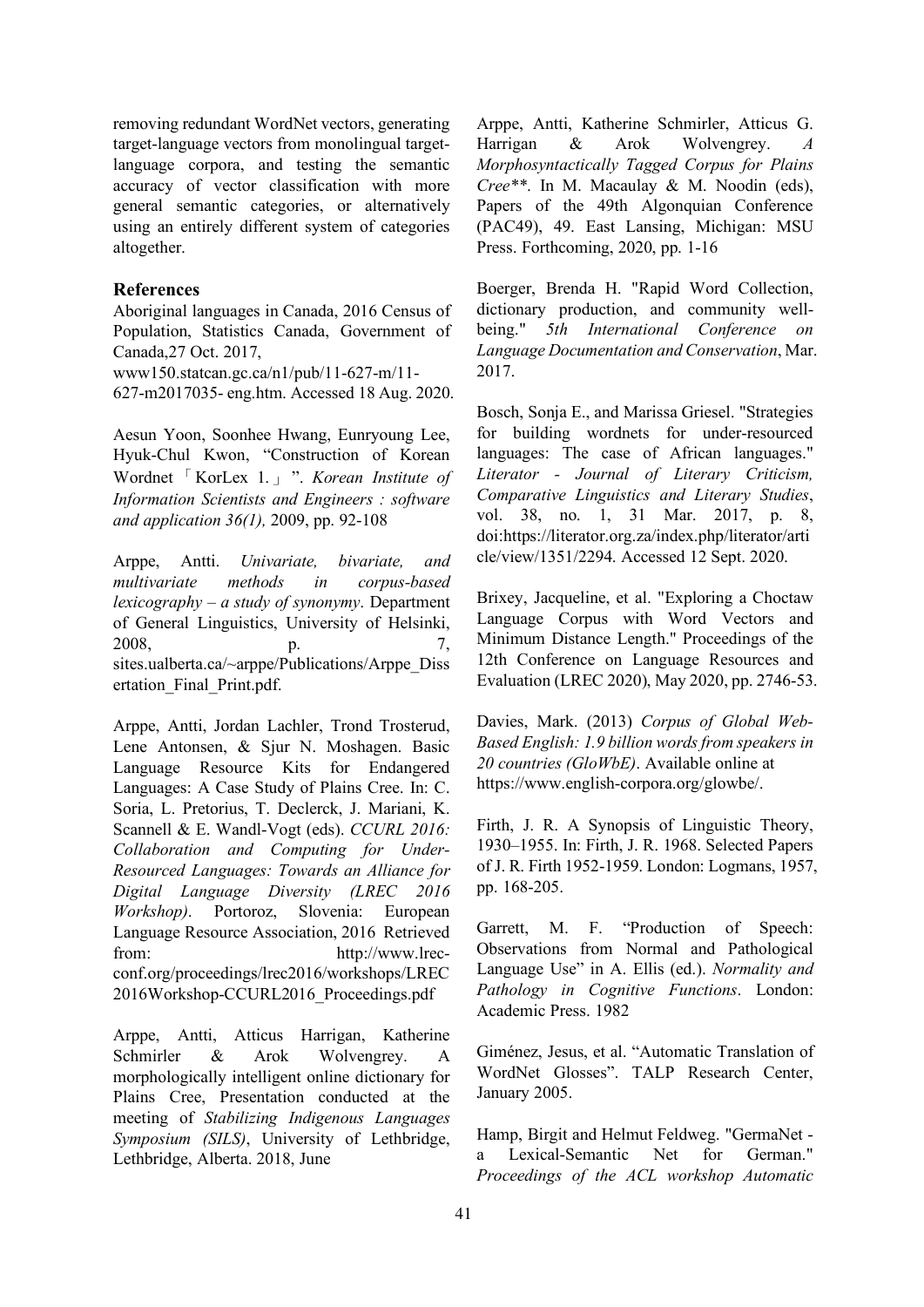*Information Extraction and Building of Lexical Semantic Resources for NLP Applications.* Madrid, 1997.

Harrigan, Atticus, et al. "Learning from the computational modelling of Plains Cree verbs." *Morphology*, vol. 27, 30 Oct. 2017, pp. 565-98.

Harrigan, Atticus, et al. "A Preliminary Plains Cree Speech Synthesizer." *Proceedings of the 3rd Workshop on the Use of Computational Methods in the Study of Endangered Languages (ComputEL-3)*, vol. 1, 2019, pp. 64-73, doi:https://journals.colorado.edu/index.php/com putel/article/view/421/403.

Harris, Zellig S. "Distributional Structure." *Word*, vol. 10, no. 2-3, 1954, pp. 146-62, doi:https://www.tandfonline.com/doi/pdf/10.108 0/00437956.1954.11659520.

Henrich, Verena and Erhard Hinrichs. "GernEdiT - The GermaNet Editing Tool". *Proceedings of the Seventh Conference on International Language Resources and Evaluation (LREC 2010)*. Valletta, Malta, May 2010, pp. 2228-2235.

LaCombe, Albert. *Dictionnaire de la Langue des Cris*. C.O. Beauchemin & Valois, 1874.

Jurafsky, Dan, and James H. Martin. *Speech and Language Processing: An Introduction to Natural Language Processing, Computational Linguistics, and Speech Recognition*. 3rd ed., 2019, pp. 94- 119.

Lemnitzer, Lothar, and Claudia Kunze. "Using WordNets in Teaching Virtual Courses of Computational Linguistics." *Seminar für Sprachwissenschaft, Universität Tübingen*, Jan. 2003

Li, Wei, et al. *Improving Word Vector with Prior Knowledge in Semantic Dictionary*. Beijing, Key Laboratory of Computational Linguistics, Peking University, 2018.

Lindén, Krister and Jyrki Niemi. 2014. "Is it possible to create a very large wordnet in 100 days? An evaluation". *Language Resources and Evaluation* 48(2), 2014, pp. 7, 191–201. doi:10.1007/s10579-013-9245-0

Lindén, Krister, and Lauri Carlson. "FinnWordNet–WordNet på finska via översättning." *LexicoNordica*, vol. 17, 2010, pp.  $3-4$ ,

http://www.ling.helsinki.fi/~klinden/pubs/FinnW ordnetInLexicoNordica-en.pdf. Accessed 12 Sept. 2020.

Lucas, Margery. "Semantic priming without association: A meta-analytic review." *Psychonomic Bulletin & Review*, Dec. 2000, pp. 618-30

McNamara, Timothy P. Semantic priming: perspectives from memory and word recognition (p. 200). *Psychology Press*. 2005, retrieved January 15, 2011

Miller, George, et al. *Introduction to WordNet: An On-line Lexical Database*. Princeton University, 1993, pp. 1-9

Moe, Ronald. Compiling dictionaries using semantic domains. *Lexikos* 13, 2003, pp. 215-223, http://lexikos.journals.ac.za/pub/article/view/731

Reule, Tanzi. *Elicitation and Speech Acts in the Maskwacîs Spoken Cree Dictionary Project*. Department of Linguistics, University of Alberta, 2018.

Schmirler, Katherine, Antti Arppe, Trond Trosterud & Lene Antonsen (2018). Building a Constraint Grammar Parser for Plains Cree Verbs and Arguments. *Proceedings of the 11th Language Resources and Evaluation Conference (LREC 2018)*, 2981-2988. Miyazaki, Japan: European Language Resource Association. Retrieved from http://www.lrecconf.org/proceedings/lrec2018/pdf/873.pdf.

Taylor, John R. *Handbook of Cognitive Linguistics and Second Language Acquisition*. Routledge, 2008, pp. 39-66.

Visitor, Linda, Marie-Odile Junker, and Mimie Neacappo, eds. *Eastern James Bay Cree Thematic Dictionary ([Northern/Southern] Dialect).* Chisasibi: Cree School Board, 2013. Print.